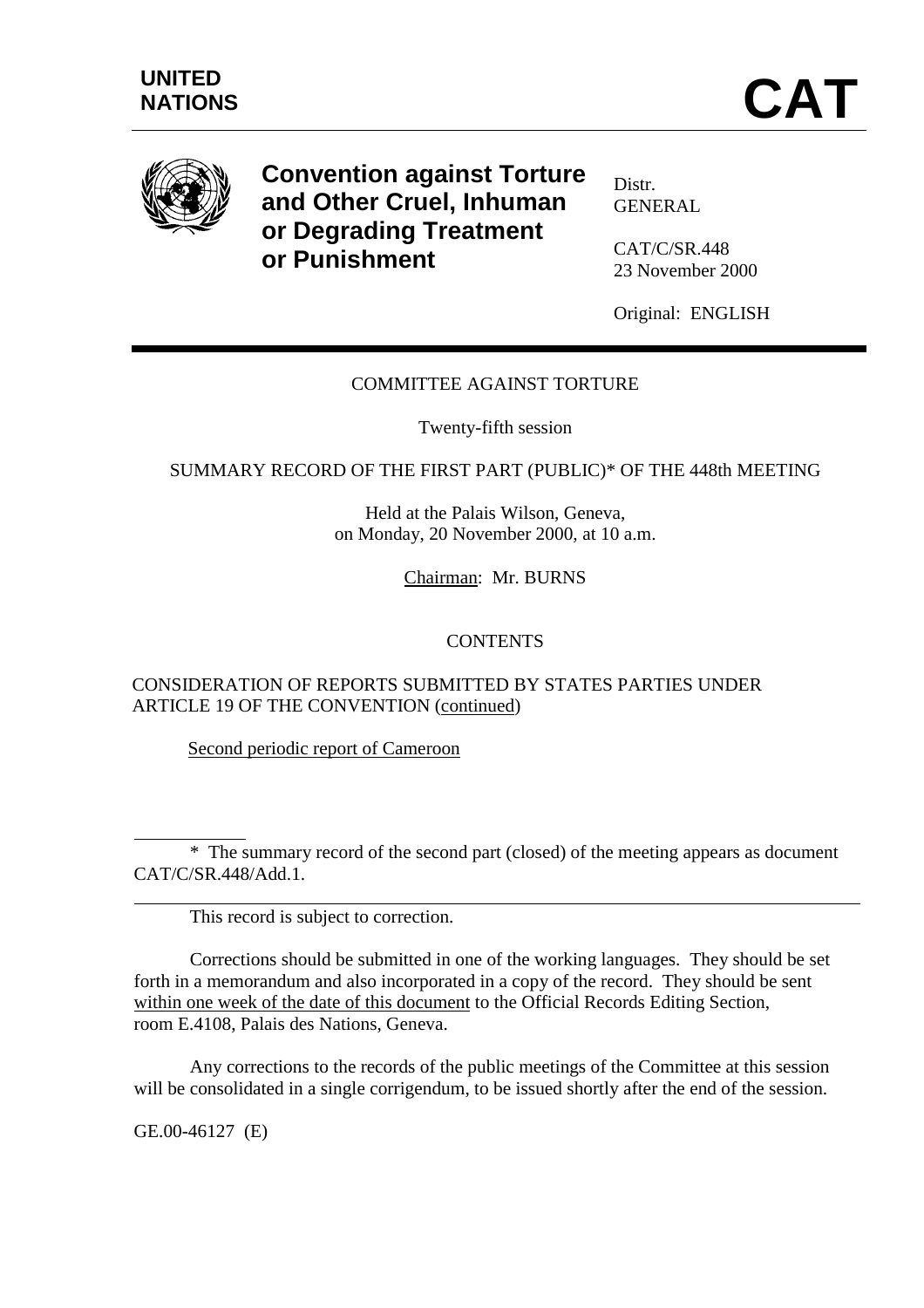## The meeting was called to order at 10.10 a.m.

## CONSIDERATION OF REPORTS SUBMITTED BY STATES PARTIES UNDER ARTICLE 19 OF THE CONVENTION (agenda item 4) (continued)

Second periodic report of Cameroon (CAT/C/17/Add.22 and HRI/CORE/1/Add.109)

1. At the invitation of the Chairman, Mr. Ngoubeyou, Mr. Soh, Mr. Mvondo Ayolo, Mr. Tchankou, Mr. Mandandi, Mr. Sontia, Mr. Mahouve, Mr. Tantoh, Ms. Cathérine Mfoula, Ms. Marie Thérèse Chantal Mfoula and Mr. Nsoga (Cameroon) took places at the Committee table.

2. The CHAIRMAN invited the head of the delegation to introduce Cameroon's second periodic report (CAT/C/17/Add.22).

3. Mr. NGOUBEYOU (Cameroon) said that the Government of Cameroon regretted the delay, due to reasons beyond its control, in submitting the information due to the Committee in 1992 and 1996. His delegation looked forward to engaging in a frank and constructive dialogue with the Committee. It would provide basic information concerning the far-reaching institutional, legislative and judicial changes that had occurred since 1996. Those developments would be examined in greater depth in Cameroon's third periodic report covering the period 1996-2000.

4. President Biya, on assuming office in November 1982, had introduced a policy of national renewal, as a result of which Cameroon had become a State based on the rule of law, in which human rights and fundamental freedoms were guaranteed by the Constitution and implemented in practice. Although Cameroonian criminal legislation had contained no definition of torture corresponding to article 1 of the Convention during the period from 1988 to 1996, comparable offences existed and were invoked in cases where torture was deemed to have occurred. Moreover, the shortcoming had been remedied by Act No. 97/009 of 10 January 1997, which amended and supplemented certain provisions of the Criminal Code. The preamble to the 1996 Constitution stated, inter alia, that no one could be subjected, under any circumstances, to torture or cruel, inhuman or degrading treatment or punishment.

5. Act No. 64/LF/13 of 26 June 1964 concerning extradition, as amended by Act No. 97/010 of 10 January 1997, provided for the prosecution of the crime of torture, whether committed by a citizen, a resident or an alien, within or outside the territory of Cameroon.

6. The "Freedom Laws" promulgated by the President on 31 December 1990 had revoked the emergency legislation previously in force, which had led to abuses, police harassment and acts of torture. Legislation to regulate the police and gendarmerie and to prevent torture and brutality had also been enacted. Strict measures had been introduced to prevent cruel, inhuman or degrading treatment during police custody and to ensure due supervision by the Office of the Public Prosecutor. Those guilty of physical or psychological ill-treatment were systematically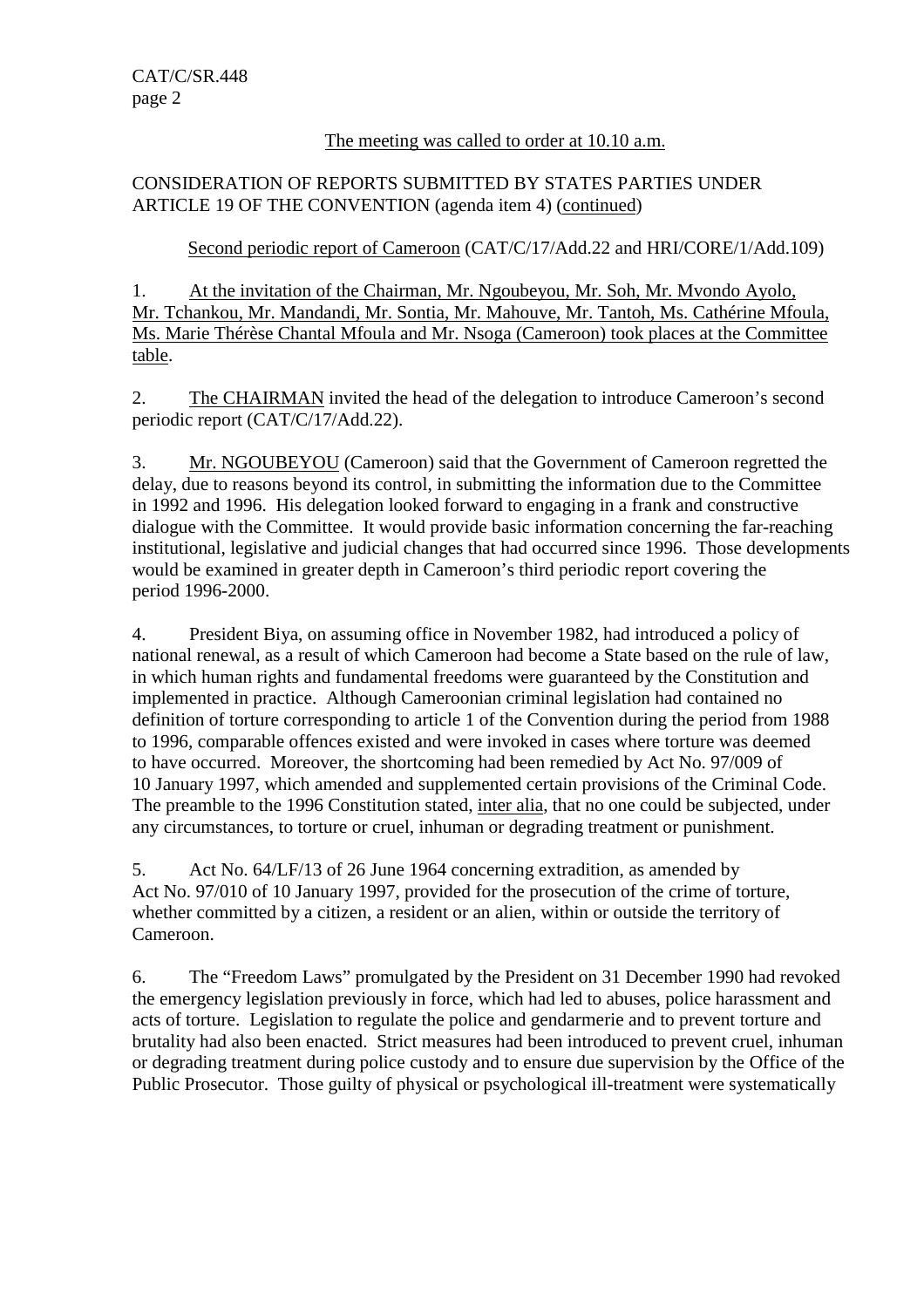subjected to disciplinary action, which did not preclude criminal prosecution. Relevant statistics were provided in the report. To ensure that the prescribed measures were being effectively implemented, senior law enforcement officers undertook regular inspections of police stations and gendarmerie units. In addition to such internal supervision, the judicial authorities monitored compliance with interrogation rules and conditions of police custody.

7. In the area of prison administration, civic re-education centres had been abolished and converted into ordinary prisons. Four new prisons had been established to relieve overcrowding and legislation to promote better working conditions for prison staff had led to more humane treatment of prisoners. Order No. 080 of 10 May 1983 of the Ministry of Territorial Administration establishing a disciplinary regime for prison administration staff introduced penalties for ill-treatment of prisoners ranging from confinement to quarters to delayed promotion, without precluding criminal proceedings. Individual cases were listed in the report.

8. Decree No. 92/052 of 27 March 1992 establishing a prison regime gave every detainee the right to food, clothing, health, hygiene, wages for prison work, and cultural and recreational activities as well as the right to file complaints. Decree No. 95/232 of 6 November 1995 established a Prison Health Care Section at the Ministry of Territorial Administration. The Ministry of Justice had issued a reminder of the regulations governing pre-trial detention, supervision of police custody and medical care for detainees.

9. Cameroon generally refused to extradite persons to a country where there were substantial grounds for believing that they would run the risk of being tortured.

10. A human rights course had been included in the initial and in-service curricula of civilian, military, judicial, prison, medical and law enforcement personnel. Seminars had been organized by the National Committee on Human Rights and Freedoms for its own members and for law enforcement personnel. The Committee was an independent body with a threefold role of monitoring, counselling and public information.

11. Despite the Government's action, the situation still left a good deal to be desired owing to the paucity of public funds. However, Cameroon was doing everything in its power to uphold the prohibition of torture. It was therefore disheartening to note that certain uninformed or ill-intentioned parties focused exclusively on shortcomings and failings that occurred in cases over which the Government had no control. Cameroon did not claim in its report to be beyond reproach. It simply tried to review its compliance with the Convention during the period from 1992 to 1996.

12. On 12 October 2000, Cameroon had made the declaration under articles 20 and 21 of the Convention and it had just contributed 50,000 French francs to the United Nations Voluntary Fund for Victims of Torture.

13. Cameroon undertook to submit regular periodic reports to the Committee in future and intended to submit its third periodic report, due on 20 November 2000, within the next few months, bearing in mind the Committee's comments and recommendations on the second periodic report.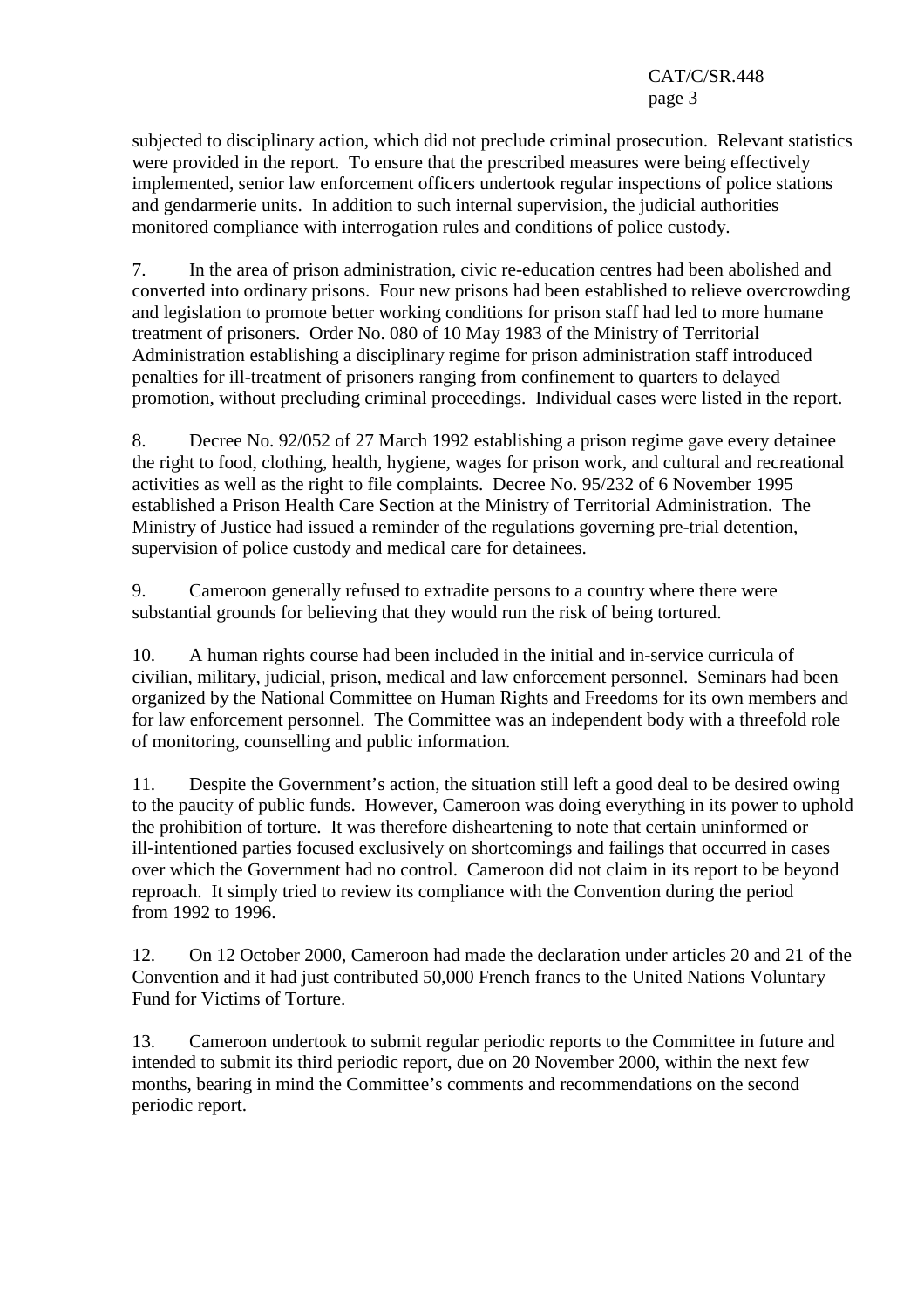14. Mr. CAMARA (Country Rapporteur) said that the Committee, following its consideration of Cameroon's supplementary report submitted in 1991 (CAT/C/5/Add.26), had recommended that steps be taken to bring the Criminal Code into line with its obligations under the Convention and had drawn attention to problems relating to police custody, the independence of the judiciary, the supervision of prison conditions and the need to investigate all allegations of torture or ill-treatment. As the head of the delegation had acknowledged, there had been a considerable delay in submitting the second periodic report, which covered only the period from 1991 to 1996. It had thus opted for a narrow interpretation of the Committee's General guidelines on the form and contents of periodic reports (CAT/C/14/Rev.1). Otherwise, the report was in conformity with the guidelines in terms of presentation and format.

15. According to the report and the delegation's oral introduction, Cameroon's failure to include a definition of torture corresponding to article 1 of the Convention had been made good in 1997 by the enactment of new legislation. He requested the delegation to describe the new definition and indicate whether it already had the status of positive law in Cameroon. Clearly, the Committee would interpret any criminal legislation concerning the offence of torture in the light of the various constituents of that offence set forth in the definition contained in article 1 of the Convention.

16. The lengthy description in the report of the legislative, administrative and judicial measures taken to implement article 2 of the Convention demonstrated Cameroon's firm resolve to stamp out existing abuses. Unfortunately, that resolve did not yet seem to have been translated into practice. In November 1999, the Human Rights Committee, in its concluding observations on Cameroon's third periodic report (CCPR/C/79/Add.116), had expressed deep concern that a person held in administrative detention, under article 2 of Law No. 90/024 of 19 December 1990, could have his detention extended indefinitely with the authorization of the Provincial Governor or the Minister for Territorial Administration and that such person had no remedy by way of appeal or application of habeas corpus. He asked whether any action had been taken in the meantime to remedy that situation.

17. In a letter dated 16 June 2000 to the Governor of the Province of Douala, the Archbishop of Douala, Cardinal Christian Tumi, had described a number of abuses, which had also been mentioned in material supplied to the Committee by a Cameroonian non-governmental organization (NGO). In particular, they referred to an operational commando that allegedly carried out oppressive acts against the population on the pretext of combating organized crime. An article published in the Swiss newspaper Le Temps of 14 November 2000 described the case, referred to by Cardinal Tumi, of the Cameroonian national Alain Georges Bassom, who had allegedly been seriously ill-treated by the commando, and of his brother, who had allegedly been shot down in cold blood at the time of his arrest. That kind of gap between principle and practice had been found by the Committee to exist in many States parties. He would welcome any comments on the allegations he had cited, either by the delegation or in written form at a later date, and a description of the action that the Cameroonian authorities contemplated with a view to remedying the situation.

18. Turning to article 3, he congratulated Cameroon on its principled stand in refusing to extradite a Rwandan citizen, Mr. Bagosora, to Rwanda on the grounds that he would be in danger of being subjected to torture or even summary execution.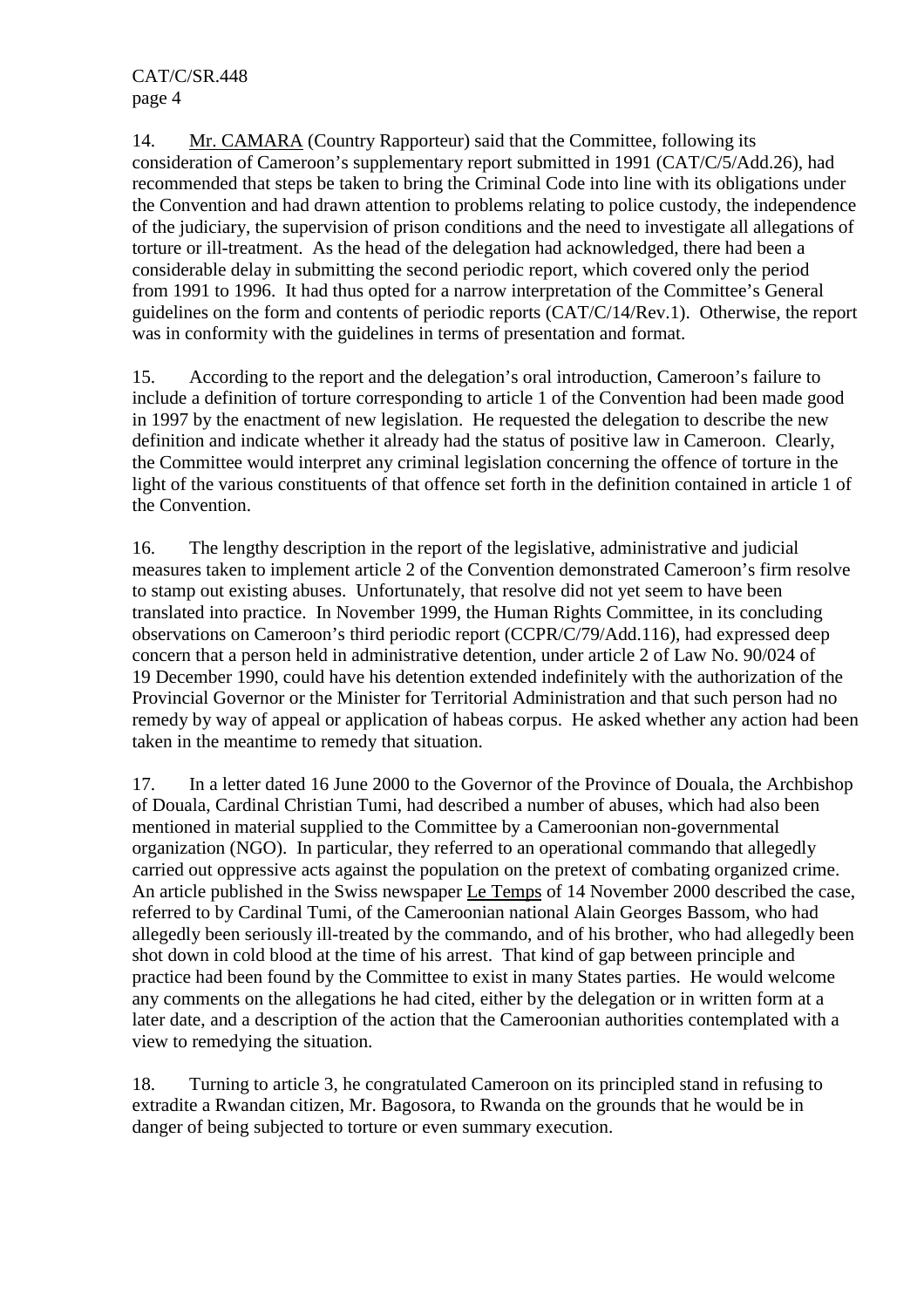19. With regard to article 4, he complimented the State party on the amount of information provided in the report, but said that, since the questions raised were qualitative rather than quantitative, discussion of article 4 would be difficult without more information on the State party's definition of torture.

20. He said the Special Rapporteur had concluded, after his visit in 1999, that torture was used by law enforcement officers "on a widespread and systematic basis" (E/CN.4/2000/9/Add.2, para. 68). According to Amnesty International, too, police and gendarmes were still violating the 1997 Prohibition of Torture Act. A certain number of officers had been prosecuted, but two who had been sentenced to 10 and 6 years' imprisonment respectively had had their sentences reduced on appeal to 8 years and 1 year respectively. The question was, therefore, whether the 1997 Act was being implemented effectively.

21. He said that article 5 was an important element in the fight against torture, but it should not be discussed in global terms, since it raised several legal problems, each of which had a different solution. He wondered whether the provisions of the Penal Code mentioned in Cameroon's supplementary report of 1991 (CAT/C/5/Add.26, paras. 52-55) were still in force or whether they had been amended.

22. With regard to article 8, he wondered whether extradition was still subject to the discretion of the President of the Republic, as it had been under the 1964 legislation. If so, the State party would not be complying with article 8, under which it was obliged automatically to extradite anyone who was being prosecuted for torture, regardless of whether an extradition treaty existed or not.

23. With regard to article 9, he said it was his understanding that all the former French colonies had signed a mutual assistance agreement with France. In addition, he believed there was in existence an old treaty concluded by the French-speaking countries of Africa, the African and Malagasy Union, that might have been the basis for customary law in that regard. He would welcome the comments of the delegation.

24. He said that the independence of the judiciary did not appear to be discussed in part II of the report. Paragraphs 5 and 6 mentioned it in the context of certain constitutional changes, but also stated that the changes were not yet complete. Did that mean there was still no legislation on the independence of the judiciary?

25. Any legislation would have to deal with certain practical issues, such as the appointment and discipline of judges. Were judges appointed, and if so by what authorities? Or were they elected, and if so by whom? What role did the Supreme Council of Justice play in the selection and discipline of judges?

26. Mr. EL MASRY (Alternate Country Rapporteur) said Cameroon was in the throes of transition from an authoritarian regime to democracy but it was clear from its report that the concern with security and stability was one that overrode all other considerations, including some fundamental human rights.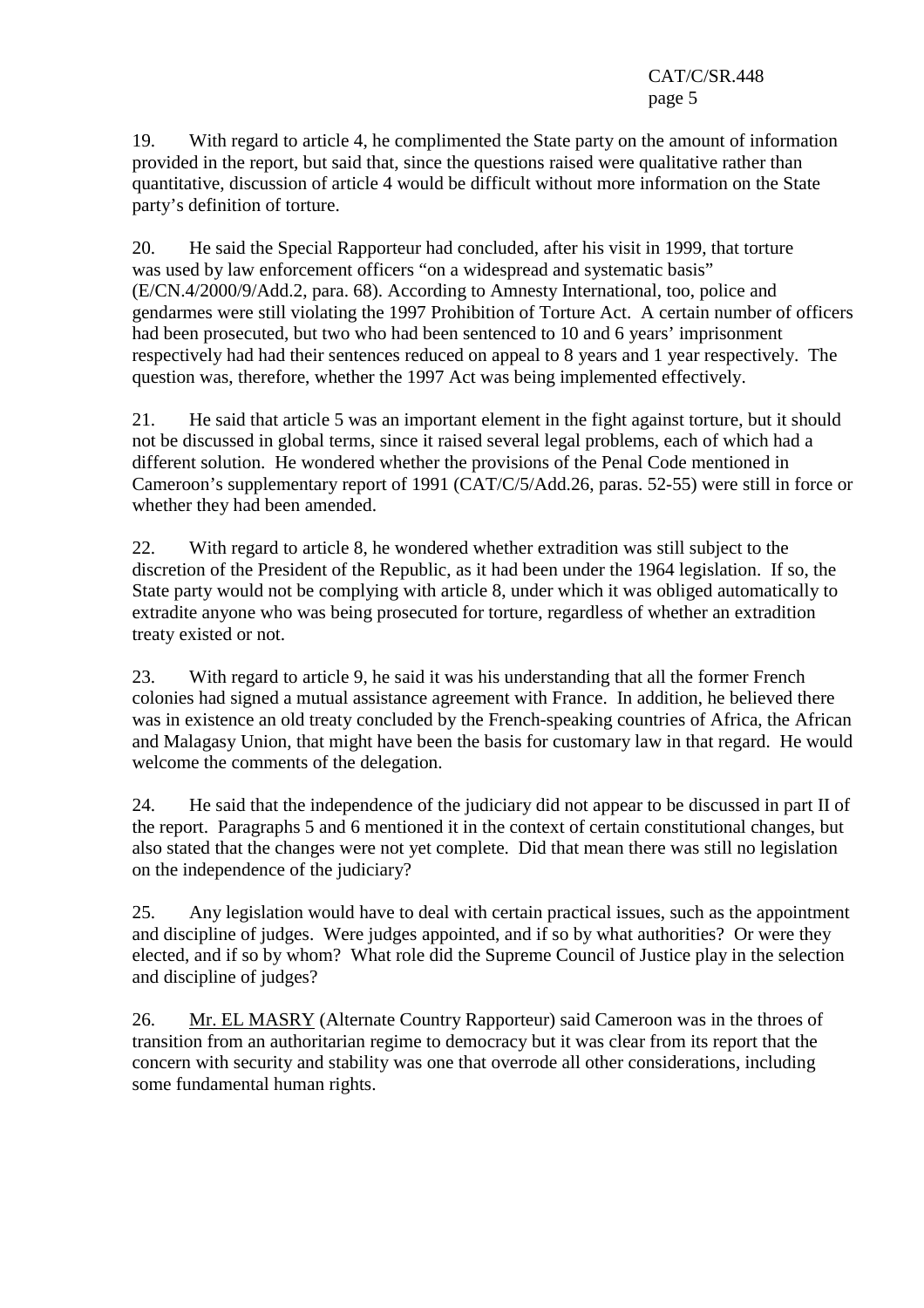27. With regard to article 10, for example, he said that, while Cameroon had complied with the Committee's request to establish a framework for human rights training for law enforcement personnel, including training on the prohibition of torture, the current recruitment freeze led superiors to retain, rather than dismiss, undisciplined subordinates. The Special Rapporteur spoke of a climate of impunity, in which no education and training programme could hope to succeed. In a letter to the Governor of Douala, the Archbishop of Douala had reported that, in their efforts to restore law and order in the face of organized crime and highway robbery, the authorities were relying on ex-convicts, prisoners and bandits, a policy that resulted in extrajudicial executions, arbitrary detentions and assaults and looting of private homes and vehicles. The Archbishop estimated that some 500 executions had taken place. Bodies were occasionally discovered in the Nkam waterway and a mass grave had recently been found containing 36 bodies. The Archbishop had blamed the Operational Command for scores of extrajudicial killings.

28. He said that, according to the Special Rapporteur, inhibitions such as the prohibition on torture were no obstacle to the priority objective of restoring public order. Unless the "anti-gang" units were dismantled and recruitment policy changed, education and training could have no effect.

29. It was equally important to educate the public about their rights, particularly the right to a defence. According to the Special Rapporteur, very few detainees had been brought before a procurator; almost none were aware of their rights and the majority did not know why they were in custody or by what authority (E/CN.4/2000/9/Add.2, para. 20). NGOs reported that those who had suffered torture or other ill-treatment, particularly during custody or pre-trial detention, did not know the procedure for lodging a complaint and were frightened to do so. He would welcome the delegation's comments on those issues.

30. With regard to article 11, he said the report argued that the State party could not meet its obligations owing to lack of financial resources. However, according to the Special Rapporteur, that was not the only reason for the poor conditions in prisons - they were also a result of deliberate policies and serious neglect. Most of the prisoners were not convicted and were held in conditions that endangered their health. Two new prisons, New Bell and Kondengui, built to hold 800 prisoners each, were currently holding 2,700 and 2,500 respectively. In New Bell prison, at least 30 prisoners had died during the first six months of 1999.

31. He said two welcome developments had taken place, however: ICRC would henceforth be allowed to visit places of detention in Cameroon on its own conditions; and the Ministry of Justice had instructed that pre-trial detention should be used only when absolutely necessary. Given that 80 per cent of the prison population was awaiting trial and that pre-trial detention sometimes lasted more than seven years, the latter instruction would solve the problem of overcrowding in prisons and he would welcome information concerning its implementation.

32. Article 11 also provided for systematic reviews of the rules, methods and practices relating to arrest or detention, with a view to preventing torture. It was clear from the reports of the Special Rapporteur and NGOs, however, that there were few rules to review. The "anti-gang" units, for example, were subject to no rules or authority: they dressed in plain clothes, were heavily armed and allegedly acted outside the law and with total impunity,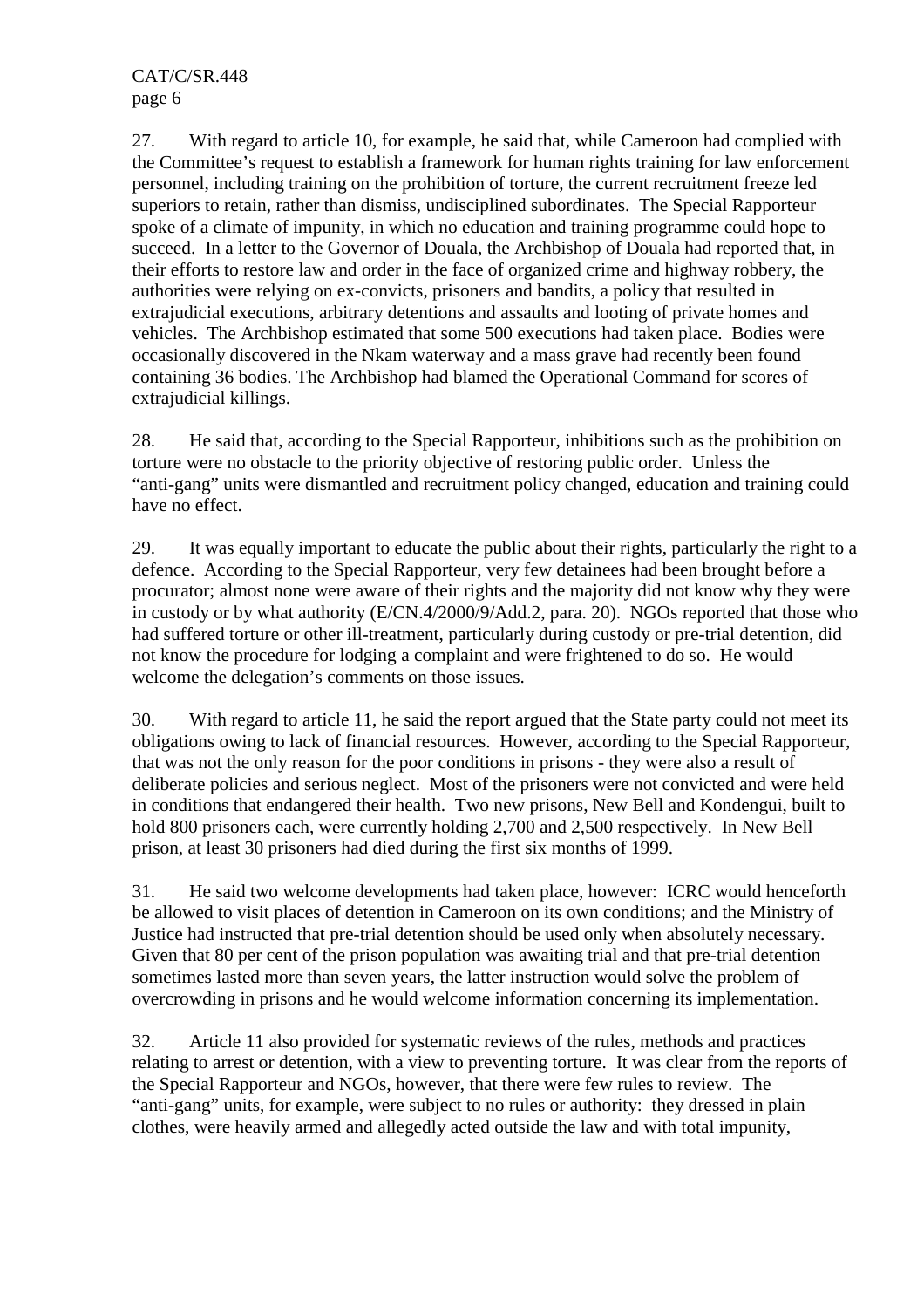detaining, torturing and executing people suspected of being highway robbers. In some cases it was a matter of settling personal scores. He asked the delegation to inform the Committee on whose orders the gangs had been established, what their mandate was, who they were accountable to and what rules they operated under.

33. With regard to article 12, he asked whether the authorities had carried out prompt and impartial investigations of the specific cases referred to in the Special Rapporteur's report and the Archbishop of Douala's letter.

34. With regard to article 13, he said it was clear that the small number of complaints did not match the large number of cases of torture and ill-treatment. There was a climate of fear and many people were unaware of their right to complain and how to exercise it (E/CN.4/2000/9/Add.2, paras. 5, 12, 20 and 21). It was imperative for the authorities to investigate any case reported, promptly and impartially. He asked the delegation to inform the Committee what measures were being taken by the Government in that regard.

35. With regard to article 14, it was regrettable that the State party had not answered the request of the Committee, contained in its previous recommendations, to supply details on the number of successful compensation cases brought before the courts, and the average amount of Government liability.

36. Was it true that Cameroonian law did not provide for any compensation for damage suffered as a result of arbitrary detention? The only exception appeared to be article 55 (2) of the Code of Criminal Investigations, which stipulated that, where it was proved that a magistrate's fault caused pre-trial detention to be unduly prolonged, the magistrate himself should bear the cost of compensating the victim. Cameroon was under an obligation to bring its laws into conformity with the articles of the Convention, and that was one area that clearly needed changing.

37. Under article 15, the report stated that Cameroon's internal legislation lacked a specific provision concerning the inadmissibility of evidence obtained through the use of torture. It added that defendants could nevertheless benefit directly from article 15 of the Convention, since the Constitution of Cameroon affirmed the primacy of international law. Article 40 of the Constitution stipulated that "treaties duly ratified shall prevail over the laws, subject to the application of each agreement or treaty by the other party". That was unfortunately inadequate, and raised certain problems. Firstly, internal laws were more easily accessible to judges and lawyers, who might not be familiar with international treaties. Secondly, the phrasing of article 40 implied that the legislators had in mind bilateral treaties where implementation was dependent on reciprocity. Who would constitute "the other party" in the case of the Convention against Torture; would it be all the other States parties?

38. He would also like the delegation to clarify whether prior to Cameroon's accession to the Convention against Torture evidence obtained through torture had been admissible in court. For the sake of clarity and practicality, it was vital that Cameroon should have a specific provision in its internal legislation concerning the inadmissibility of such evidence in any proceedings, along the lines of the terms specified in article 15 of the Convention.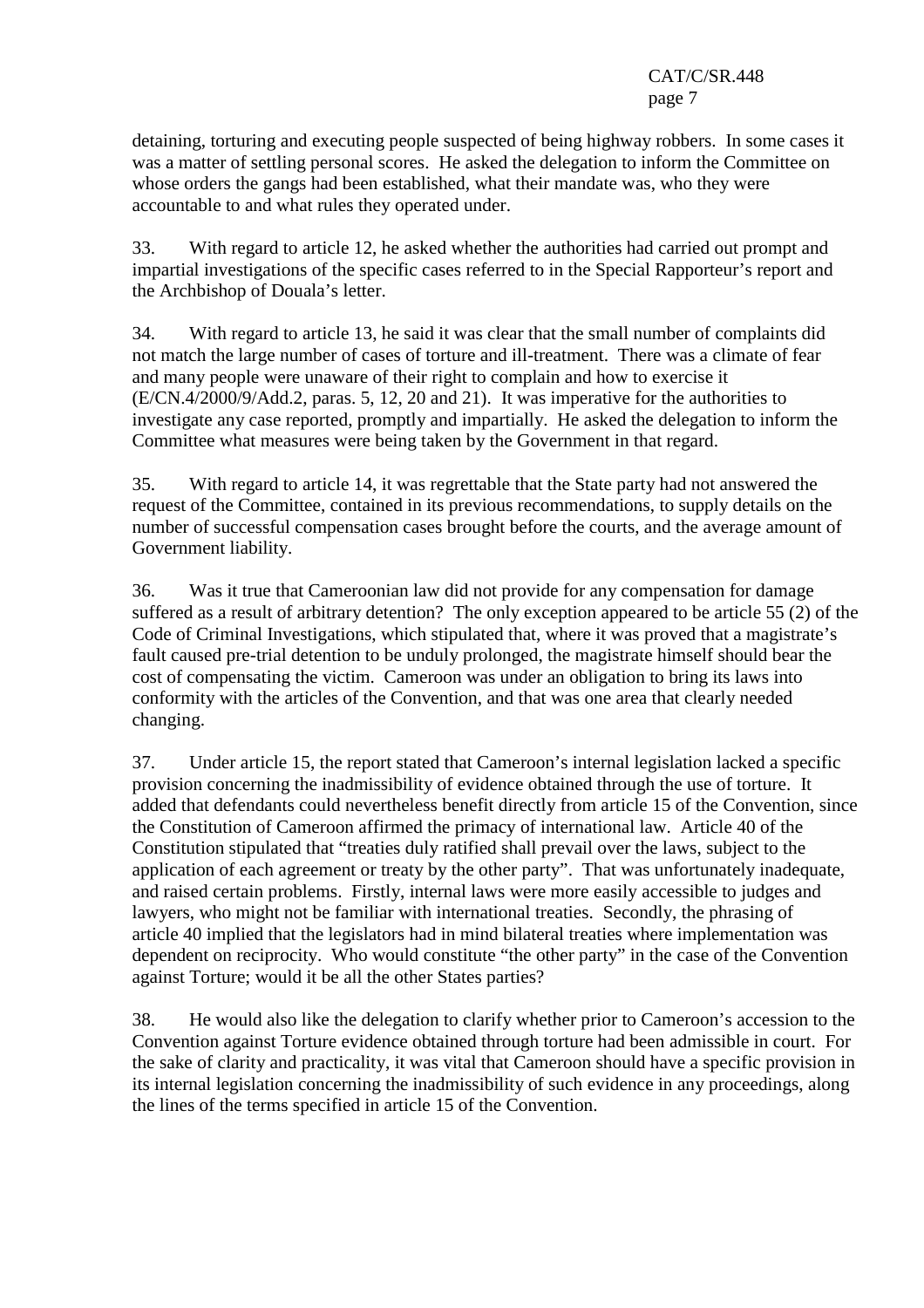39. The CHAIRMAN invited members of the Committee to ask questions.

40. Ms. GAER was pleased to see such an experienced and diverse delegation and commended their report. She congratulated Cameroon on its cooperation with the International Criminal Tribunal, and particularly on the extradition of Bagosora and others involved in the Rwandan genocide to face trial before the Tribunal. She would appreciate information on the process the authorities had followed and their reasoning. What steps had led to the detention of those individuals, an action which could be considered exemplary. To what extent did the differing rules relating to the death penalty and the risk of torture influence the decision to extradite, rather than prosecute the individuals in Cameroon. How was the decision to send them to the Tribunal arrived at? Had the Government taken any steps to detain or prosecute other persons, whether nationals or foreigners, suspected of torture.

41. While the National Committee on Human Rights and Freedoms was a significant development and a welcome addition to the institutional structure protecting human rights in Cameroon, the Committee understood that it had so far received only six or seven complaints of torture. Did the Government intend to give the National Committee the authority to inspect places of detention, as recommended in paragraph 78 (d) of the report by the Special Rapporteur, to submit information to relevant prosecuting bodies in Cameroon, and to make that information public?

42. Could the delegation please clarify whether the Government endorsed the practice of appointing "cell heads" who maintained discipline in their own way, which often exacerbated the problem of inter-prisoner violence. If not, how did the Government act to prohibit or prevent such practices?

43. The United States Department of State country report cited credible accounts of sexual abuse and violence against juveniles by adult inmates. To what extent was the Government aware of such incidents? What was the Government doing to investigate and punish those cases? To what extent were juveniles held together with adult prisoners? The Committee also had information that women were being held in detention in cells together with men, which led to similar abuses. To what degree was that practised, and what measures would the Government take to address it? A statistical breakdown of the detainee population by race, ethnicity, age and gender, including information on whether those persons were refugees, immigrants or citizens of Cameroon, would be very helpful for the Committee.

44. The core document (HRI/CORE/1/Add/109) stated that the population was made up of over 200 ethnic groups, roughly divided into three major cultural groups. A disproportionate number of human rights violations had been reported by persons in the Anglophone populations in the north-west and south-west of the country. It had also been reported that slavery was being practised by the Fulani against the Kirdi. Nigerian immigrants and the indigenous pigmy population also both complained of discrimination and maltreatment. A statistical breakdown of detainees would help the Committee to judge the claims of discrimination, and whether certain ethnic groups were disproportionately represented in the criminal justice system. It would also be useful in assessing the Government's compliance with its obligations under the Convention.